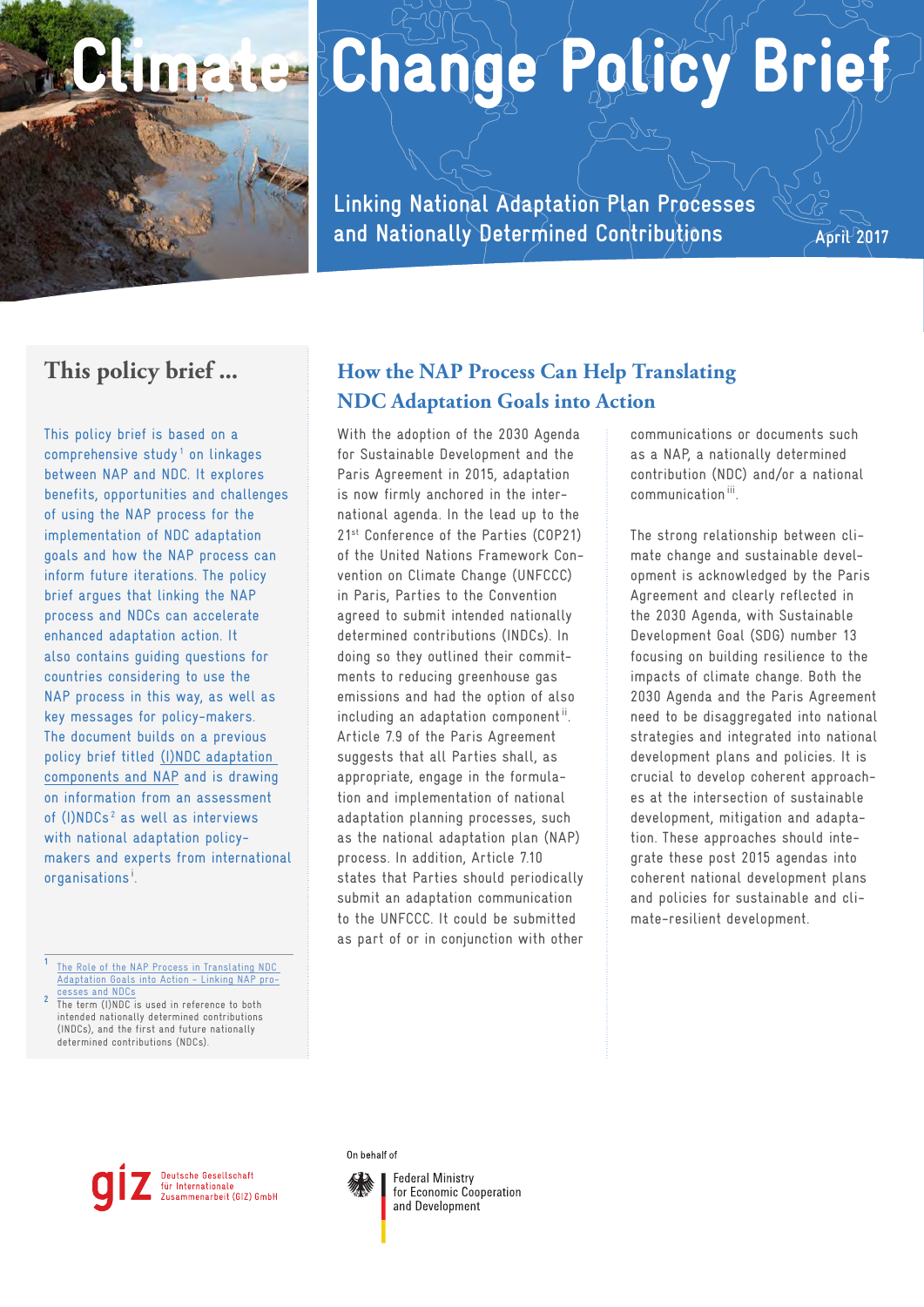## **Most developing countries included an adaptation component in their (I)NDC**

As of April 2017, a total of 143 countries had ratified the Paris Agreement**iv** of which 137 had submitted NDCs to the UNFCCC, with 102 **3v**  including an adaptation component **<sup>4</sup>** . As a matter of fact, most developing countries included an adaptation component in their (I)NDC (see Figure 1). A total of 39 NDC adaptation components refer to the NAP process of which 23 note that the process has already commenced and 16 state that it will start by 2020 (see Figure 1) **<sup>5</sup>** . However, the UNFCCC report released in October 2016 on progress in the process of formulating and implementing NAP indicates that many more countries, including over 80% of least developed countries (LDCs), have embarked on a NAP process **vi**.

### **Key messages for policy-makers**

- 1. Linking the NDCs to the NAP process can accelerate enhanced adaptation action. Many countries consider the NAP process as the backbone of national adaptation planning and action. They regard it as beneficial to link the formulation and implementation of NDC adaptation components to the NAP process, that way reinforcing each other.
- 2. By including adaptation into their (I)NDCs and formulating adaptation goals at national level, the profile of adaptation has been raised on the national agenda.
- 3. Increasing high-level political buy-in from national governments is seen by international and national stakeholders as the biggest challenge to catalyzing adaptation action – linking the NAP process to NDC implementation can increase political support internationally and domestically for the NAP process.
- 4. Regardless of where countries may be in their NAP process and whether the (I)NDC includes an adaptation component, the NAP process can inform the development of possible future iteration of adaptation goals: 'what' a country is seeking to achieve. Above all the NAP process can facilitate the implementation of the adaptation goals and define 'how' NDC adaptation goals are implemented.
- 5. Linking the NAP process to the development of NDCs can help identifying mitigation-adaptation co-benefits and vice versa. It thereby helps securing that mitigation actions are climate-resilient and that adaptation actions are consistent with a pathway towards low greenhouse gas emissions.
- 6. Establishing coherent governance structures at the national level can help avoiding duplication of efforts and make efficient use of limited resources. This is achieved through increased institutional coordination, stakeholder collaboration and joint capacity building, thereby facilitating a mutually supportive NAP process as well as the development of possible future and implementation of current NDC adaptation goals.
- 7. Linking NDC implementation to the NAP process facilitates the integration of adaptation into national budget cycles. In that way it encourages investments by the private sector and international finance institutions.
- 8. Linkages between the NAP process and NDC implementation and possible future iterations can help to streamline countries' transparency frameworks, such as countries' adaptation communications.
- 9. Developing and implementing NDC adaptation goals through the NAP process could emphasize and reinforce a broader development context and thereby support delivery of the SDGs.
- 10. Aligning global and in-country efforts to support countries in the NAP process and the planning and implementation of NDC is key for enhanced adaptation action.

**<sup>3</sup>** All the numbers in reference to (I)NDC adaptation data mentioned hereinafter were extracted from the [Tool for Assessing Adaptation in the NDCs](http://www.adaptationcommunity.net/nap-ndc/tool-assessing-adaptation-ndcs-taan) 

[<sup>\(</sup>TAAN\).](http://www.adaptationcommunity.net/nap-ndc/tool-assessing-adaptation-ndcs-taan) **<sup>4</sup>** As of 27 April 2017, a total of 164 INDCs (on behalf of 192 Parties to the UNFCCC, represented by 191 countries) were submitted to the UNFCCC of which 145 included an adaptation component. Unless Parties chose to amend their INDCs when ratifying the Paris Agreement then these documents

Of the 145 INDCs including adaptation, 55 specifically refer to the NAP process with 28 mentioning that it has commenced and 27 stating that it will start by 2020.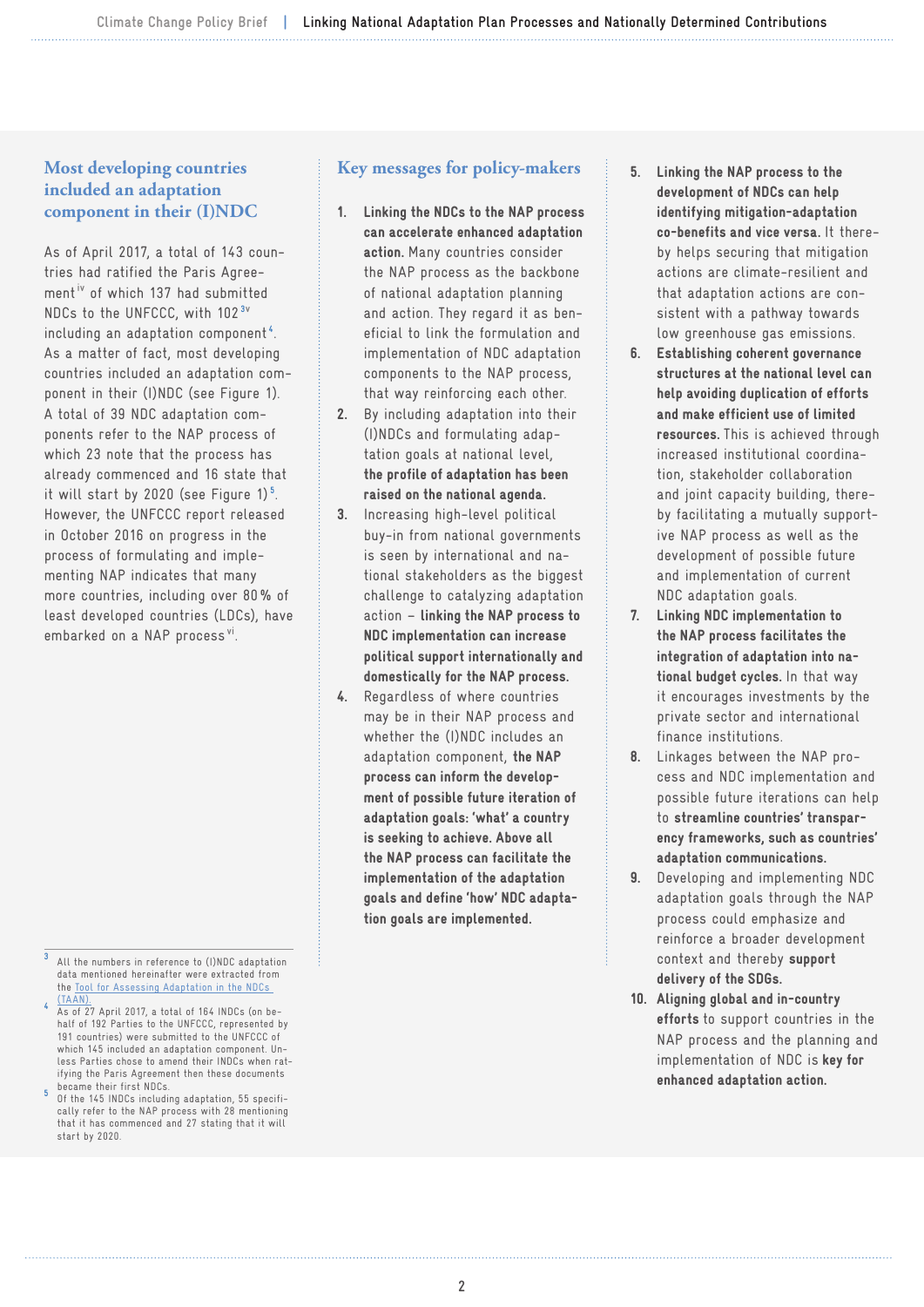## **Content and structure of (I)NDC adaptation components vary**

- The extent to which (I)NDC adaptation components elaborate on planning of adaptation actions varies and reflects the lack of agreement on the content and purpose of (I)NDC adaptation components.
- $\bullet$  Most of the (I)NDC adaptation goals refer to each respective country's NAP process or other established adaptation plans and strategies.
- Most adaptation goals included in the (I)NDCs are qualitative and may relate closely to national development goals. However, they may not reflect the full extent of monitoring and evaluation as presented in the NAP document or other plans and strategies on which they are based.
- y A number of (I)NDCs highlight mitigation and adaptation synergies and co-benefits.
- $\bullet$  Most sectoral adaptation actions mentioned in the (I)NDCs do not fully address the main vulnerabilities in a given sector.
- y Approaches to coordinate the development of the (I)NDC and the NAP process vary from country to country. In some cases, the same ministry is in charge of coordinating work on both the (I)NDC and the NAP process. In other cases, the ministry responsible for the (I)NDC may be involved in committees associated with the NAP process or vice versa.

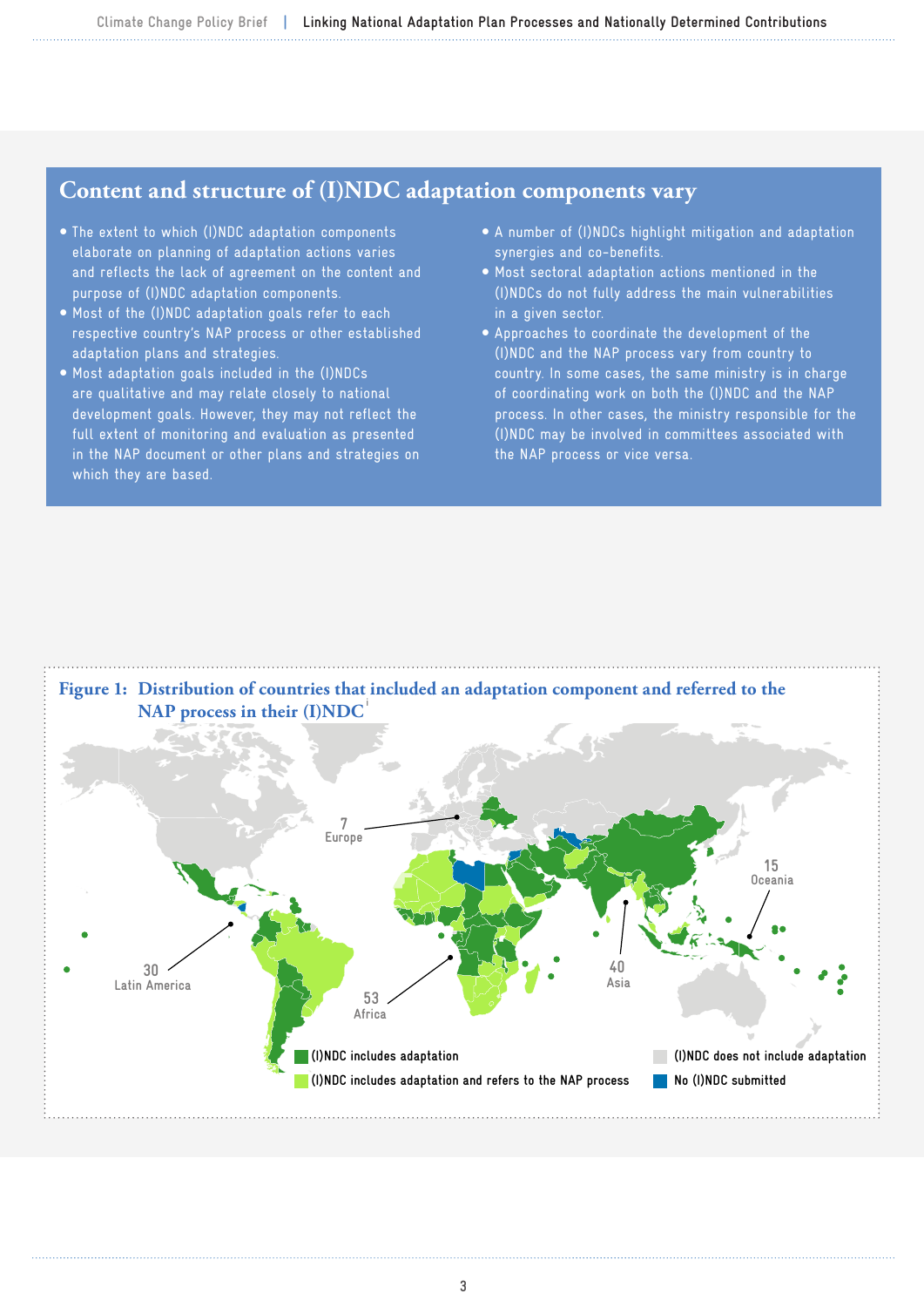

## **The inclusion of adaptation in (I)NDCs is considered beneficial**

Interviews with national leaders on adaptation in six countries (Albania, Bangladesh, Jordan, Morocco, South Africa and Togo) and interviews with experts from international organisations (GIZ (Vanuatu), the United States Agency for International Development (USAID), the United Nations Environment Programme (UN Environment) and the Food and Agriculture Organization of the United Nations (FAO)) indicated a common desire to link NDC adaptation components to the NAP process. This was perceived as a way to inform and reinforce each other, irrespective of the current extent to which countries have engaged in NDC adaptation components or the degree to which they have progressed in the NAP process.

- 1. The profile of adaptation has been raised considerably, nationally and internationally. It has by now reached a comparable level to mitigation. Experts from international organisations noted that by including adaptation components in (I)NDCs, countries have increased recognition of the need for adaptation. For example: at a national level, Jordan's NDC will enable it to place greater emphasis on adaptation and Vanuatu's NDC has provided an opportunity to showcase its evidence-based approach for adapting to climate change.
- 2. (I)NDC adaptation components have highlighted cobenefits arising from adaptation, mitigation and sustainable development. Albania's INDC preparation created national awareness that climate-proofing mitigation activities are necessary. In Bangladesh, next to prioritizing adaptation activities that align with its economic growth objectives, the NDC also prioritized adaptation activities with significant mitigation cobenefits.
- 3. Developing an adaptation component of (I)NDCs and linking it to the NAP process stimulated communication and coordination on adaptation action nationally. The USAID noted that national awareness regarding the benefits that coordination measures provide when addressing climate vulnerabilities has increased as a result of linking the (I)NDCs to the NAP process. Better coordination of national priorities has brought about synergies between adaptation and mitigation. GIZ highlighted that until Vanuatu developed its INDC, the country had not needed to draw the big picture on adaptation, rather stakeholders were working in silos.
- 4. Including adaptation in INDCs has created scope for NDCs and the NAP process to be mutually reinforcing. According to the FAO, it is important for LDCs to maintain a higher profile on adaptation through linking NDCs to the NAP process. The UN Environment states that the next steps in implementing NDC adaptation components should be to increase understanding of the NAP process and secure associated funding.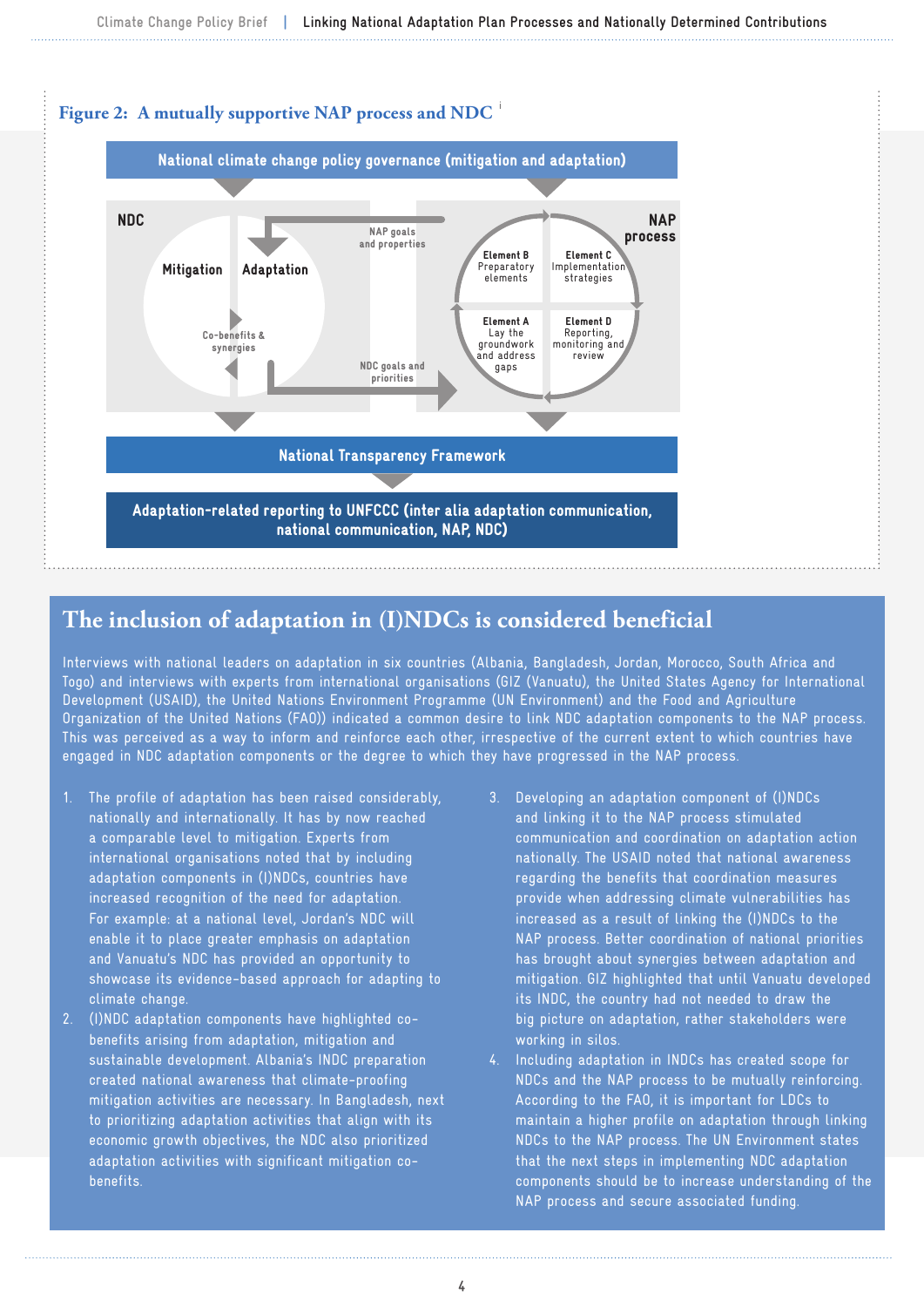## **Linking NDCs to the NAP process can accelerate enhanced adaptation action**

As described in Figure 2, possible linkages of a mutually supportive NAP process and NDC have several implications: for national climate change policy governance and coordination, for national transparency frameworks and adaptation-related reporting to the UNFCCC. The NAP process with its common iterative approach as described in the technical guidelines developed by the Least Developed Countries Expert Group (LEG) can be tailored to specific national circumstances and also support the development and implementation of NDC adaptation goals.

Linking the implementation and possible future iterations of NDC adaptation components to the NAP process opens up an opportunity to improve ministerial coordination on adaptation and thus creating a unified governance structure. This could ensure that groundwork for the NAP process (Element A) takes due account of the NDC goals and priorities. Similarly, it could mean that preparatory elements of the NAP process (Element B), most notably goals and priorities from the NAP document itself, could help identifying the NDC adaptation component

or its revision. In addition, any potential synergies and co-benefits of mitigation for adaptation and vice versa - could also support a more strategic and effective approach to securing climate finance for both NDC implementation and the NAP process.

Harmonizing governance structures and creating a mutually supportive NAP process and NDC could streamline a country's transparency framework, the preparation of NDC updates, national communications and adaptation communications (e.g. which might be included in national communications or might be updates on the NAP process).

|                                         |                                                                                                                                                                                                                                                                                                                                                                                                                                                                                                                                                                                                                                       | <b>STATUS OF NDC ADAPTATION COMPONENT</b>                                                                                                                                                                                                                                                                                                                                                                                                                                                          |                                                                                                                                                                                                                                                          |
|-----------------------------------------|---------------------------------------------------------------------------------------------------------------------------------------------------------------------------------------------------------------------------------------------------------------------------------------------------------------------------------------------------------------------------------------------------------------------------------------------------------------------------------------------------------------------------------------------------------------------------------------------------------------------------------------|----------------------------------------------------------------------------------------------------------------------------------------------------------------------------------------------------------------------------------------------------------------------------------------------------------------------------------------------------------------------------------------------------------------------------------------------------------------------------------------------------|----------------------------------------------------------------------------------------------------------------------------------------------------------------------------------------------------------------------------------------------------------|
|                                         | <b>IN PLACE</b>                                                                                                                                                                                                                                                                                                                                                                                                                                                                                                                                                                                                                       | <b>TO BE DEVELOPED</b>                                                                                                                                                                                                                                                                                                                                                                                                                                                                             | <b>NOT TO BE DEVELOPED</b>                                                                                                                                                                                                                               |
| <b>ONGOING</b><br>STATUS OF NAP PROCESS | 1: NAP process ongoing & NDC adapta-<br>tion component in place<br>. NAP process can implement NDC ad-<br>aptation goals ("the what") through<br>cross-sectoral coordination of adapta-<br>tion activities ("the how").<br>. NAP process can be used to update<br>NDC adaptation goals.<br>• Co-benefits between mitigation and<br>adaptation actions can be identified<br>and considered by the NAP process<br>and included in NDC updates.<br>Synergies possible in relation to gov-<br>ernance and coordination, finance, and<br>transparency by implementing and de-<br>veloping NDC adaptation goals through<br>the NAP process. | 3: NAP process ongoing & NDC adaptation component to<br>be developed<br>. NAP process can be used to develop the NDC<br>adaptation component.<br>• NAP process can be used to identify and consider<br>co-benefits between mitigation and adaptation for<br>inclusion in the NDC.<br>Synergies possible in relation to governance<br>and coordination, finance, and transparency by<br>developing NDC adaptation goals through the NAP<br>process.                                                 | 5: NAP process ongoing &<br><b>NDC</b> adaptation component<br>not to be developed<br>• Co-benefits between<br>mitigation and adap-<br>tation actions can be<br>identified and consid-<br>ered by the NAP process<br>and included in NDC<br>updates.     |
| <b>NOT STARTED</b>                      | 2: NAP process not started & NDC adap-<br>tation component in place<br>. NDC adaptation goals need to inform<br>development of the NAP process.<br>. NDC governance and coordination<br>framework may be able to support<br>the NAP process.<br>• Financial sources available for the<br>NAP process (e.g. GCF NAP readiness<br>support) can be used to further ad-<br>vance the implementation of NDC ad-<br>aptation components through the NAP<br>process.                                                                                                                                                                         | 4: NAP process not started & NDC adaptation compo-<br>nent to be developed<br>. NAP process can provide adaptation inputs for<br>NDC adaptation component; NDC adaptation<br>component can communicate adaptation goals<br>from the NAP process.<br>. NAP process can be used to identify and<br>consider co <sup>b</sup> enefits between adaptation and<br>mitigation for inclusion in the NDC.<br>. NDC governance and transparency frame-<br>works may be able to support the NAP pro-<br>cess. | 6: NAP process not started<br>& NDC adaptation compo-<br>nent not to be developed<br>If the NAP process is to<br>be initiated mitigation<br>and adaptation co-ben-<br>efits can be identified<br>and included in the<br>future iterations of the<br>NDC. |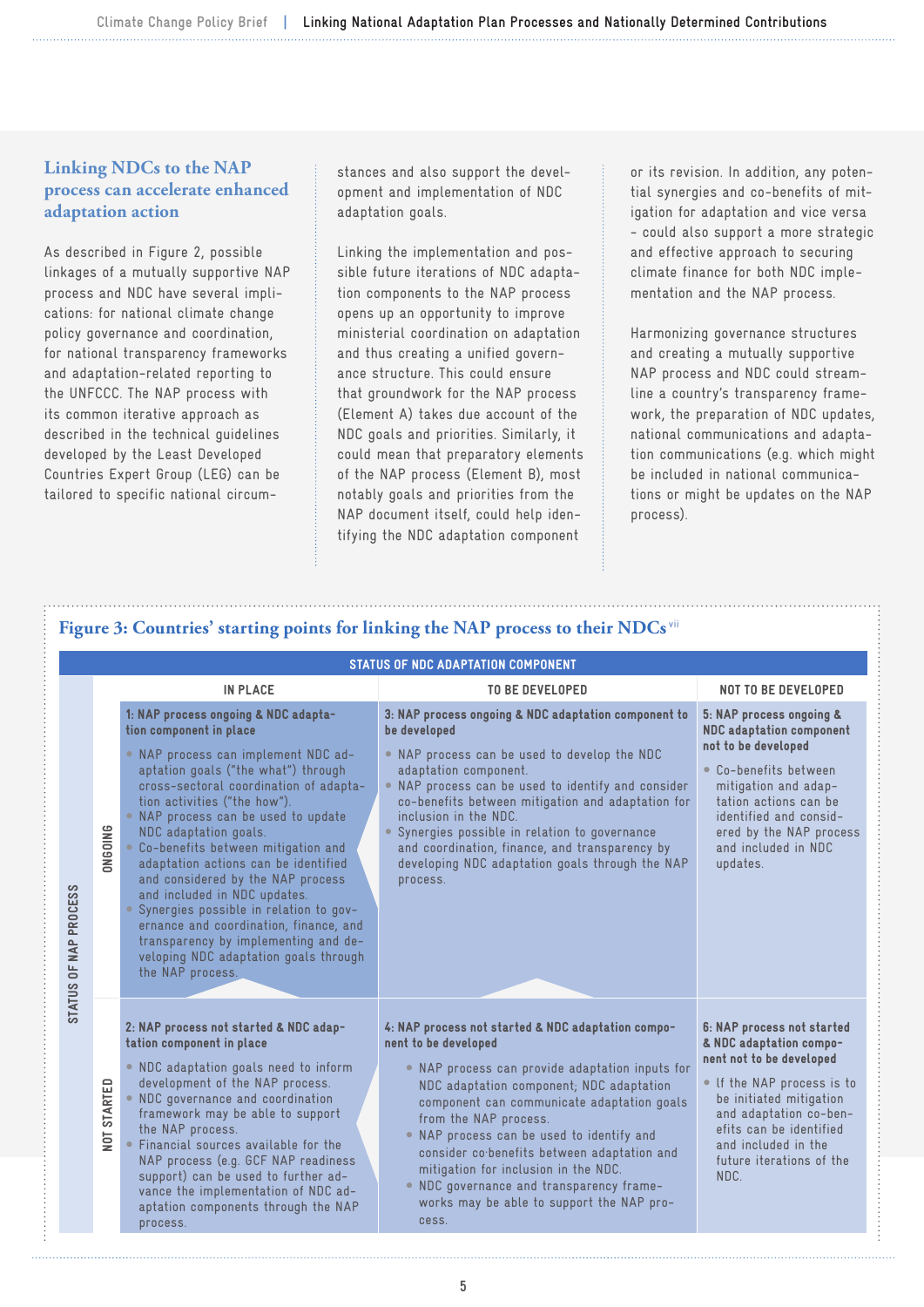#### **Guiding countries in linking NDC adaptation components to the NAP process**

Regardless of where countries may be in their NAP process and whether the (I)NDC includes adaptation, they can increase linkages at any time, as ap-

propriate, to enhance implementation and development of the NDC adaptation goals through the NAP process.

Figure 3 has been developed as a tool to help countries understand their current situation and show possible starting points for linking the NAP

process and NDCs. The arrows indicate the possible directions a country may take towards the realization of a mutually supportive NAP process and NDC (as indicated by the graphic through increasingly darker shades of blue).

### **Table 1: Opportunities, challenges and guiding questions for the implementation and development of NDC adaptation goals through the NAP process**

| <b>GUIDING QUESTIONS</b>                                                                                                                                                                                                                                                                                                                                                                                                                                                                                                                                                                                                                         |  |  |  |  |
|--------------------------------------------------------------------------------------------------------------------------------------------------------------------------------------------------------------------------------------------------------------------------------------------------------------------------------------------------------------------------------------------------------------------------------------------------------------------------------------------------------------------------------------------------------------------------------------------------------------------------------------------------|--|--|--|--|
| <b>EXPERTISE AND GUIDANCE</b>                                                                                                                                                                                                                                                                                                                                                                                                                                                                                                                                                                                                                    |  |  |  |  |
| If a country is well underway in the NAP process, how can the first results and<br>experiences be evaluated and applied to advance the implementation of the<br>adaptation objectives of the NDC?                                                                                                                                                                                                                                                                                                                                                                                                                                                |  |  |  |  |
| In general, how can the guidance material of the NAP process be used to<br>advance the development and implementation of adaptation objectives of the<br>NDC? For instance the NAP technical guidelines and complementary material<br>such as the SNAP Stocktaking for National Adaptation Planning tool viii, GIZ's<br>Vulnerability Sourcebook <sup>ix</sup> , NAP Align <sup>x,xi</sup> , Guidebook for Linking National and<br>Sub-national Adaptation Processes <sup>xii</sup> , the Climate Finance Reflection Tool<br>CliF Reflect <sup>xiii</sup> , Guidebook on Developing National Adaptation Monitoring and<br>Evaluation Systems xiv |  |  |  |  |
| <b>GOVERNANCE AND COORDINATION</b>                                                                                                                                                                                                                                                                                                                                                                                                                                                                                                                                                                                                               |  |  |  |  |
| What are the underlying reasons, in case a country is well advanced in the NAP<br>process and the NDC adaptation goals are not reflective of those in the NAP<br>document? Is there a political will to align both documents? Is there a need<br>to revise the NAP document or the NDC or both? What information exchange<br>processes are needed between the NAP process and NDC implementation to<br>support timely updates of both and take advantage of synergies?                                                                                                                                                                           |  |  |  |  |
| What scope is there to align governance and coordination processes for the NAP<br>process and NDC, promote policy coherence and clarity on national priorities<br>and thereby avoid duplication of efforts? Which governance and coordination<br>processes can be aligned?                                                                                                                                                                                                                                                                                                                                                                       |  |  |  |  |
| How can resources (technical, capacity building or financial) be used most<br>efficiently to advance implementation of adaptation actions? Can the NAP process<br>serve as the vehicle to efficiently progress in implementing the NDC adaptation<br>component?                                                                                                                                                                                                                                                                                                                                                                                  |  |  |  |  |
|                                                                                                                                                                                                                                                                                                                                                                                                                                                                                                                                                                                                                                                  |  |  |  |  |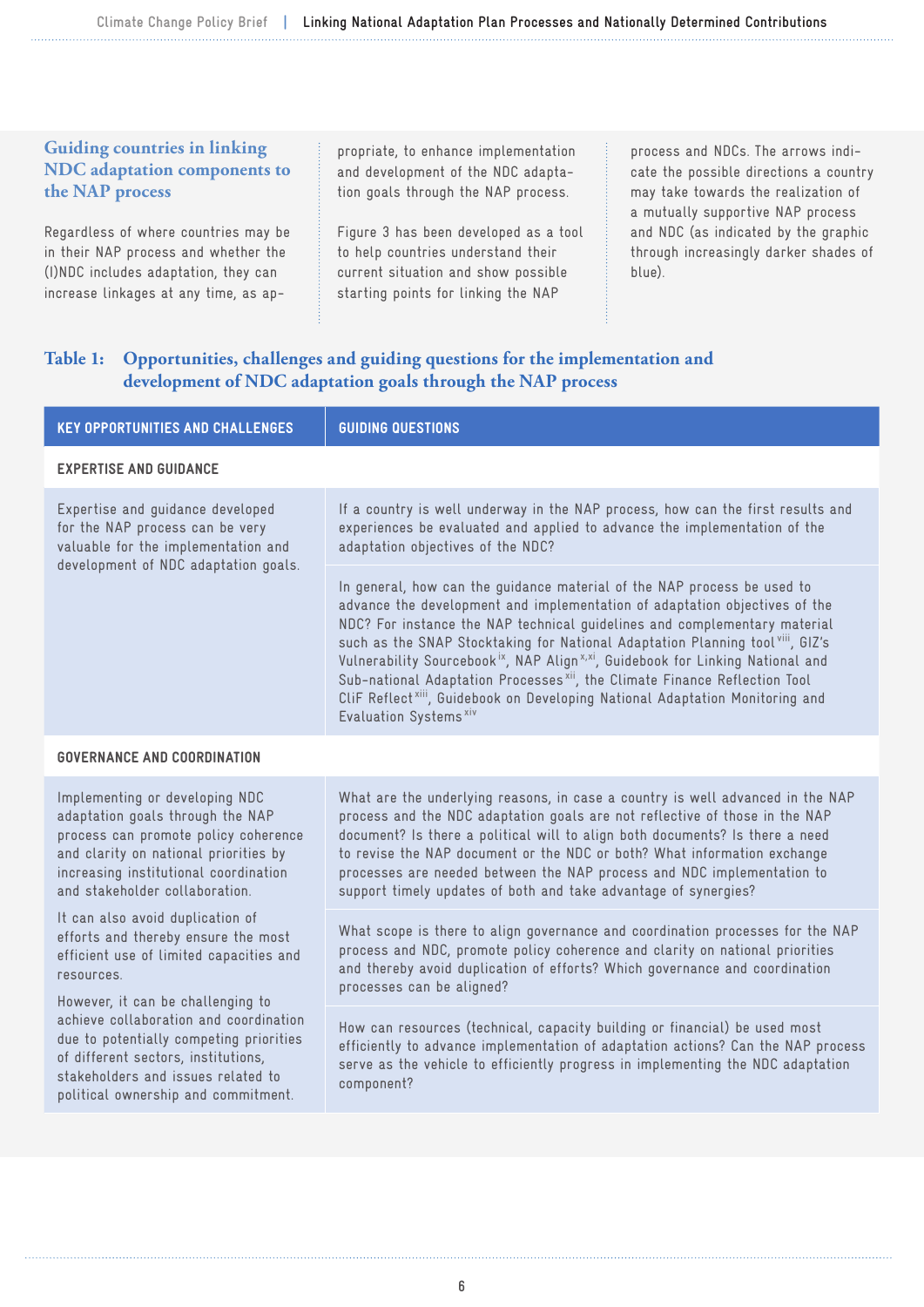## **Table 1: cont.**

| <b>KEY OPPORTUNITIES AND CHALLENGES</b>                                                                                                                                                                                                                                                                                                                                                       | <b>GUIDING QUESTIONS</b>                                                                                                                                                                                                                                                                                                                         |  |  |  |
|-----------------------------------------------------------------------------------------------------------------------------------------------------------------------------------------------------------------------------------------------------------------------------------------------------------------------------------------------------------------------------------------------|--------------------------------------------------------------------------------------------------------------------------------------------------------------------------------------------------------------------------------------------------------------------------------------------------------------------------------------------------|--|--|--|
| <b>FINANCE</b>                                                                                                                                                                                                                                                                                                                                                                                |                                                                                                                                                                                                                                                                                                                                                  |  |  |  |
| Implementing and developing NDC<br>adaptation goals through the NAP<br>process has the potential to mobilize<br>greater finance for adaptation.<br>On the one hand it could make future<br>NDC-related funding accessible for<br>NAP implementation.<br>On the other hand it could also<br>access funding available for the NAP<br>process for the implementation of NDC<br>adaptation goals. | If a country is well advanced in the NAP process, which sources of finance<br>identified therein, i.e. through the development of a financing strategy, can be<br>used to implement the NDC adaptation goals? Which additional sources of NDC-<br>related finance can be leveraged to implement the NDC adaptation goals via<br>the NAP process? |  |  |  |
|                                                                                                                                                                                                                                                                                                                                                                                               | If a country is not yet very advanced in the NAP process, how can financial<br>resources accessible for the process to formulate and implement NAP (i.e.<br>GCF NAP readiness support) contribute to refine and operationalize the<br>implementation of adaptation goals of the NDC?                                                             |  |  |  |
| Furthermore, linking NDC<br>implementation to the NAP process<br>facilitates the integration of adaptation<br>into national budget cycles. This could<br>help to encourage investments by the<br>private sector and international finance<br>institutions.                                                                                                                                    |                                                                                                                                                                                                                                                                                                                                                  |  |  |  |
| <b>TRANSPARENCY</b>                                                                                                                                                                                                                                                                                                                                                                           |                                                                                                                                                                                                                                                                                                                                                  |  |  |  |

Implementing and developing NDC goals through the NAP process can avoid duplication of efforts and support improved and coherent national monitoring and evaluation, and reporting systems.

However, in the beginning it is possible that a harmonized and standardized monitoring and reporting system may require additional resources.

What kind of information exchange is needed between the NAP process and NDC implementation to support timely updates of both and take advantage of synergies?

How can linkages between the NAP process and NDC promote the development of a coherent standardized monitoring and evaluation, and reporting system?

If a country is well advanced in the NAP process, how can the monitoring and evaluation framework set therein be applied to the NDC adaptation goals?